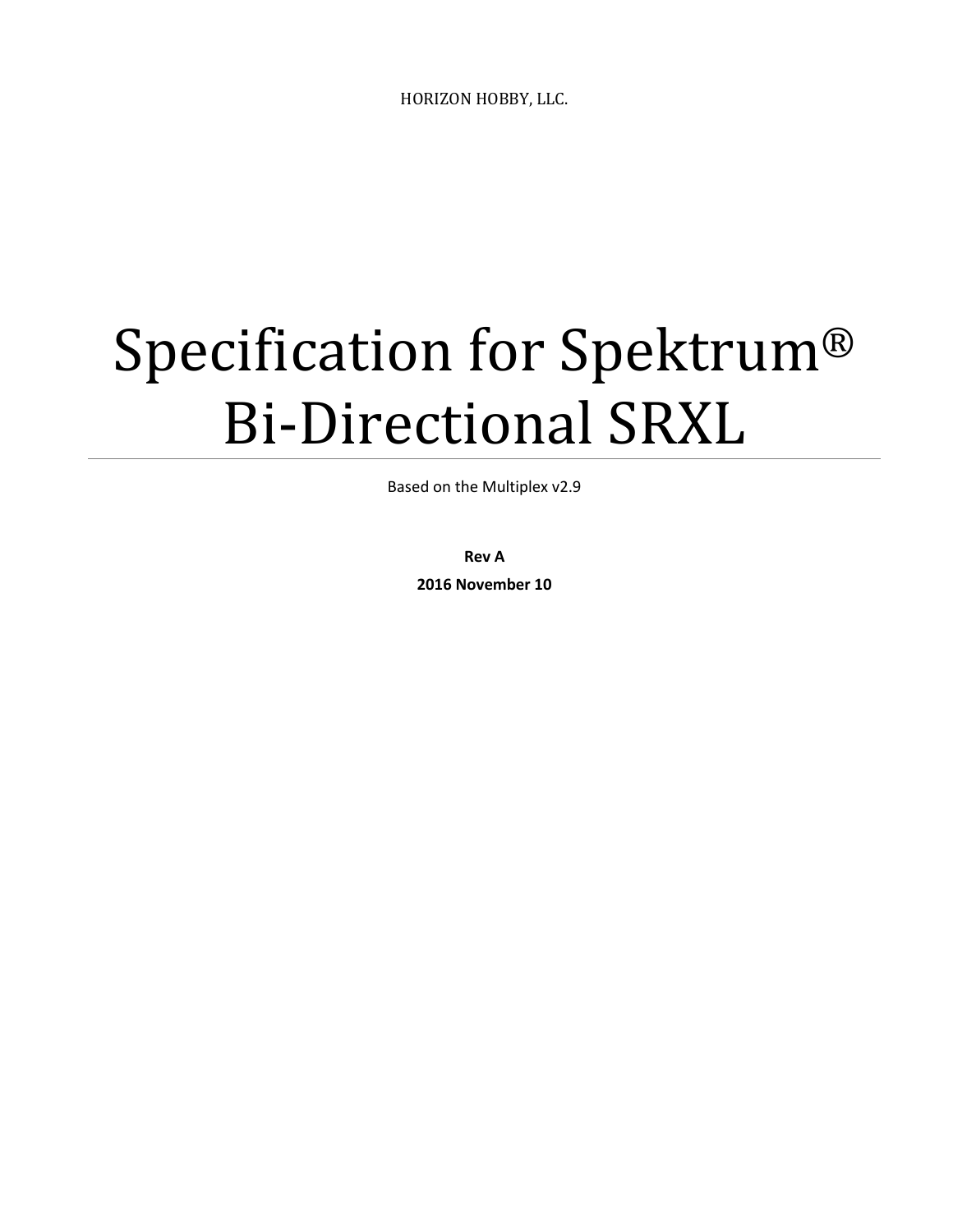## **Specification for Spektrum® Bi-Directional SRXL**

## **1 INTRODUCTION**

This document is intended to serve as a Spektrum-specific guide to describe a bi-directional implementation of the SRXL protocol.

## **2 AUDIENCE**

This document is intended for engineers to develop accessories that leverage the SRXL protocol. It assumes an intimate knowledge of how the Spektrum systems work.

## **3 RELATED DOCUMENTATION**

All necessary technical information is contained within this document, including diagrams and source code guidance.

Multplex SRXL specification version 2.9 date 12 Feb 2014 by Walter Meyer. Specification for Forward Programming, and Specification for Spektrum Remote Receiver Interface

## **4 ELECTRICAL DATA**

The protocol runs on servo-bus power (3.5V-8.4V). This allows us to extend the protocol into the servos themselves at a future date.

Signal is standard 3.3V logic with normal UART levels  $(3.3V = id$ le line), however the bus is generally in high-impedance state using the micro's internal pull-up. This is necessary for idle line detection, although it could leave us open to noise.

Devices on the bus may be powered by the bus, providing they are low-current. It would be unwise to run high-power servos on the same small-gauge wires.

Connection to low-power products is JST ZH4.

Pin  $W = Vbus$  (3.5-8.4V)  $Pin X = Common/Ground/Return$ Pin  $Y =$  signal (3.3V logic, high impedance) Pin  $Z = N/C$ 



Photo 1: Labeled ZH4 Connector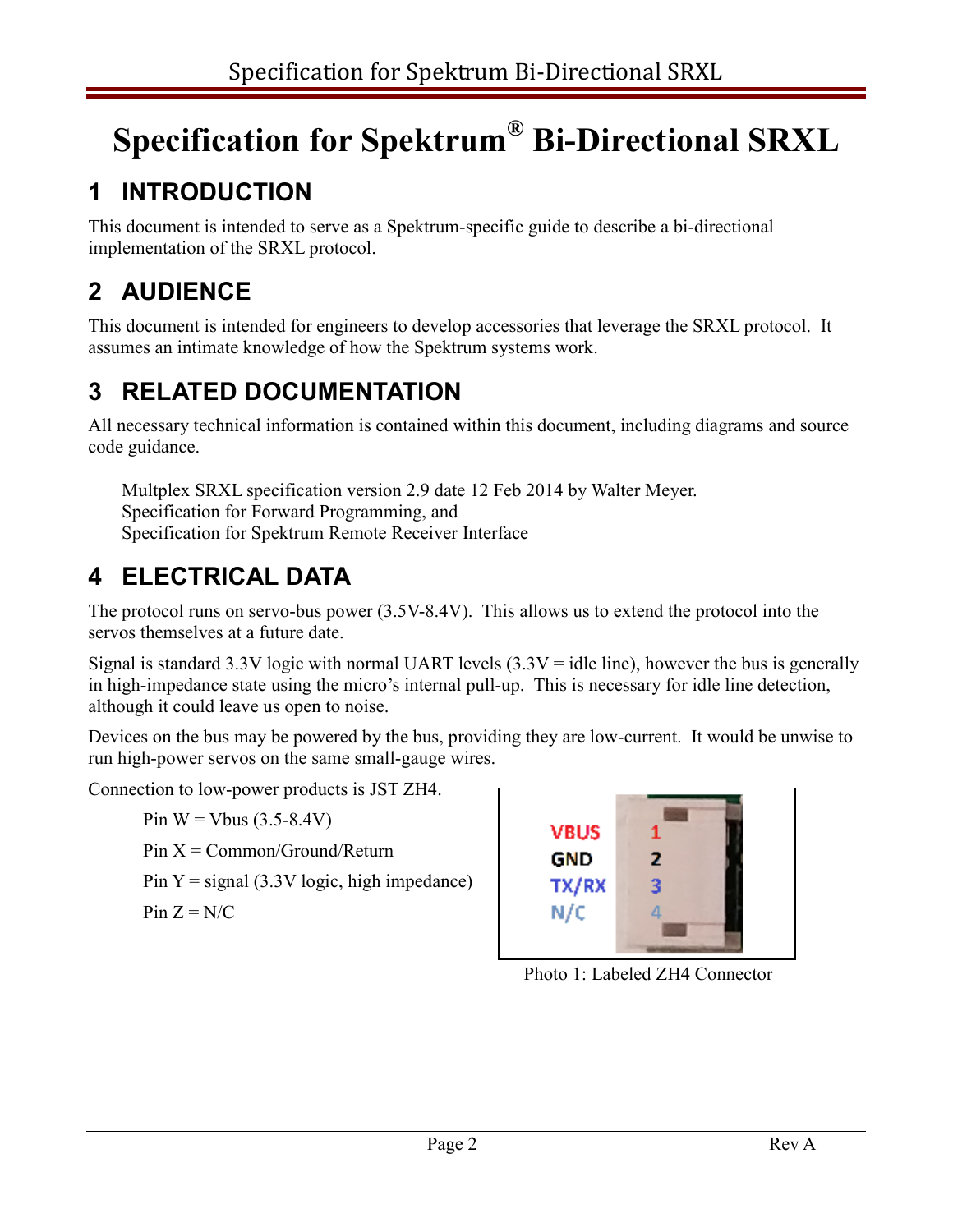## **5 HARDWARE-LEVEL PROTOCOL**

Communications on the SRXL bus generally follow the MPX specification of 115,200 bps. Changes are:

- a) The bus is not driven while idle.
- b) The bus master shall be a serial remote receiver with telemetry ("telemetry remote"). It shall speak a single RF packet onto the bus every 11ms. The telemetry remote should require no changes other than a configuration parameter in order to support bi-directional SRXL.
- c) Only one master is allowed on the bus.
- d) Secondary remotes may be allowed, but shall follow the rules of other devices. These secondary remotes shall either be a telemetry remote operating in a secondary mode, or a device to interface a standard DSMX remote to the bi-directional bus.
- e) Any non-master device can talk on the bus after a 1-character idle time.
- f) Devices which spoke during the previous between-RF window shall remain silent (prevents hogging the bus).
- g) All devices shall remain silent rather than write a message which would conflict with an incoming RF packet. You need to look ahead at your message to see if there is time for it, plus the 1-character idle time.
- h) All devices shall listen for communications from the bus master (serial receiver) for synchronization.
- i) In the case of a missing packet from the bus master, the bus shall remain idle for an additional 16ms in order to allow re-sync or new master selection.
- j) New master selection is beyond the scope of this document at this time, but it shall be limited to other telemetry remotes.
- k) Spektrum messages shall not exceed 64 bytes total, including header and CRC (this is to allow use of limited-size DMA buffer transfers)

## **6 SOFTWARE PROTOCOL**

SRXL packets may be of different lengths. Packets of exactly 18 bytes which are identified as Spektrum data (type 0xA5) shall be RF data packets as currently generated by our products. All other packets shall have a different length, allowing differentiation.

Old 0xA2 packets shall be ignored. This protocol is only for products developed after May 2016.

All non-RF packets shall include an additional byte to serve as a sub-identifier or packet type immediately following the 0xA5 (manufacturer's data field, data 0). Packet types are: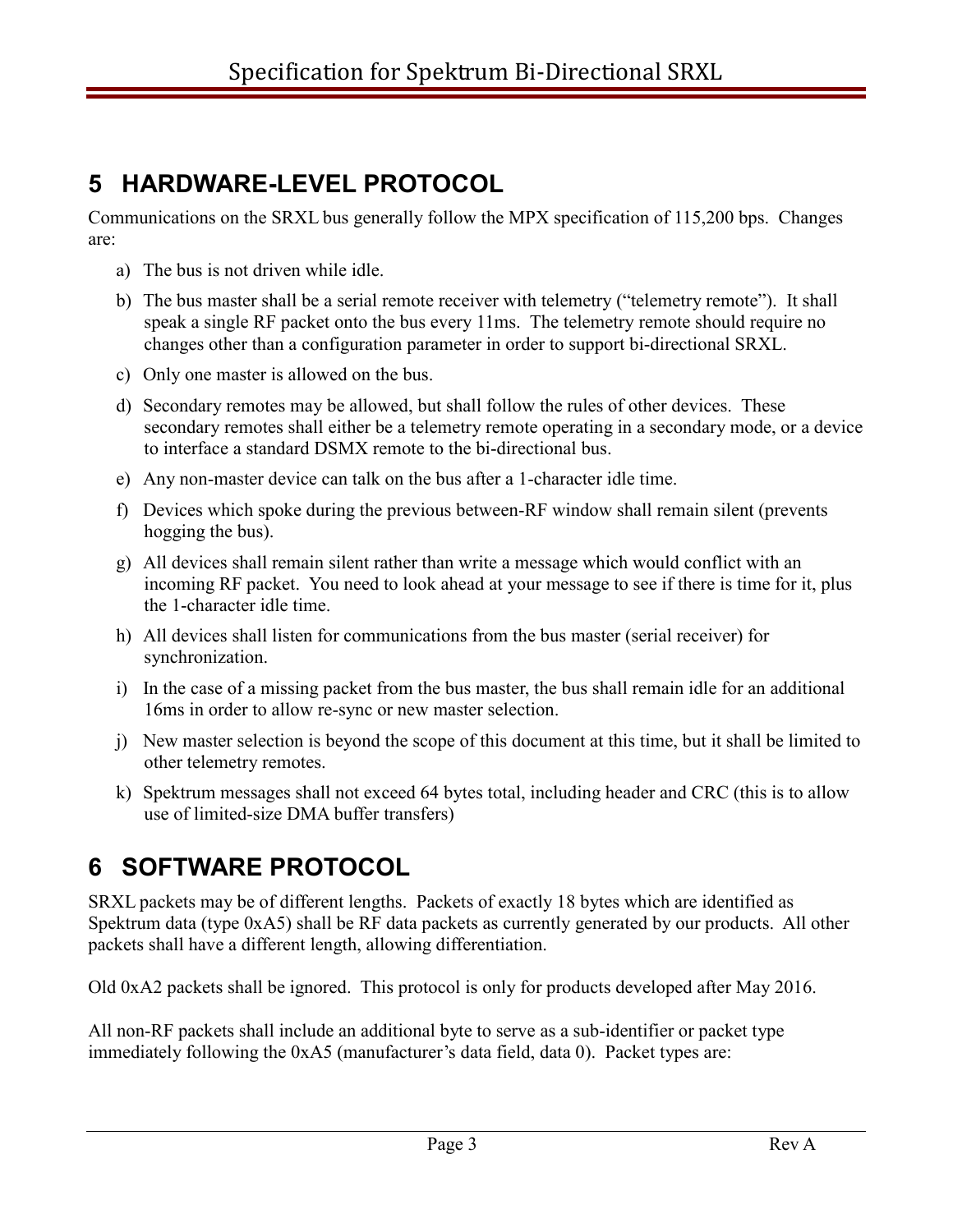#### Specification for Spektrum Bi-Directional SRXL

| <b>Packet Type</b>           | ID       | Length |
|------------------------------|----------|--------|
| Incoming RF Data             | N/A      | 0x12   |
| <b>Telemetry Sensor Data</b> | 0x80     | 0x15   |
| Bind Info                    | 0x41     | 0x0F   |
|                              | -------- |        |

**Table 1:** Packet Types

The Packet Type byte shall be immediately followed by an RFU byte.

#### *7.1 Telemetry Sensor Data Packet*

The Telemetry Sensor Data packet includes a complete 16-byte telemetry packet as it would be delivered over the RF as if it had come from an  $I^2C$  device on the X-Bus. This will enable use of existing telemetry devices by plugging them into an adapter interface (which would handle enumeration and SRXL protocol conversion), or by new sensors which utilize the SRXL protocol natively.

The packet format shall be:

#### **<0xA5><0x80><Length><16-byte telemetry packet><CRC>**

The <Length> shall be 0x15 (length of the 16-byte telemetry packet + overhead).

#### *7.2 Bind Info Packet*

Upon completion of bind the bus master shall issue a Bind Info packet. This packet could be used by other receivers to bind to the designated master without having had to listen to the bind over the air. The Bind Info packet can also be generated by a device on the bus to request that all listeners enter bind mode, or to query the bind status.

The packet format shall be:

#### <0xA5><0x41><Length><Request><GUID><Type><RF\_chip\_ID><CRC>

The  $\leq$  Length $>$  shall be 0x13 (length of the payload + overhead).

<Request> is a single byte according to Table 2. Invalid values shall cause no action.

| <b>Request</b>             | Value |
|----------------------------|-------|
| <b>Enter Bind Mode</b>     | 0xEB  |
| <b>Request Bind Status</b> | 0xB5  |
| <b>Bound Data Report</b>   | 0xDB  |
| Set Bind                   | 0x5B  |

**Table 2:** Bind Request Options

<GUID> is the GUID used by the system, 64 bits.

<Type> is the bind type according to Table 3: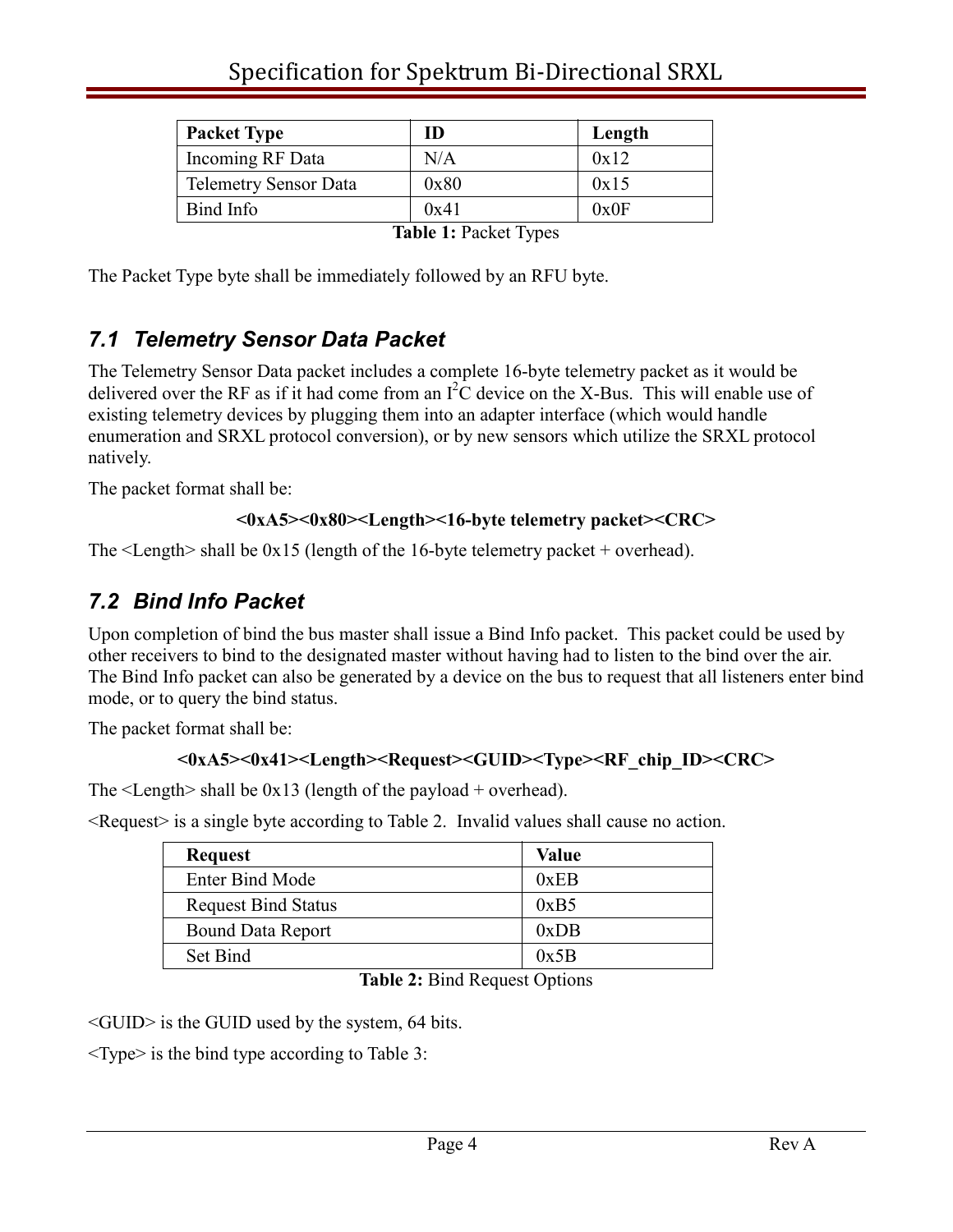#### Specification for Spektrum Bi-Directional SRXL

| <b>Bind Type</b>           | <b>Value</b>            |  |
|----------------------------|-------------------------|--|
| <b>NOT BOUND</b>           | 0xAE                    |  |
| DSM2 1024 22ms             | 0x01                    |  |
| DSM2 1024 (MC24)           | 0x02                    |  |
| DSM2 2048 11ms             | 0x12                    |  |
| <b>DSMJ</b>                | 0x92                    |  |
| DSMX 11ms                  | 0xB2                    |  |
| <b>DSM MARINE</b>          | 0x50                    |  |
| DSMX 22ms                  | $0xA2$ (note conflict!) |  |
| DSMR 11ms or DSMR 22ms     | $0xA2$ (note conflict!) |  |
| <b>SURFACE DSM1</b>        | 0x00                    |  |
| <b>SURFACE DSM2 16.5ms</b> | 0x23                    |  |
| DSMR 5.5ms                 | (0xA4)                  |  |

**Table 3:** Bind Status Types

Note that the current telemetry remote only supports non-surface bind types, so the conflict of DSMR and DSMX is immaterial. Also, only the command *Enter Bind Mode* is supported at this time.

When requesting Enter Bind, please refer to Table 4. These match the number of pulses normally sent by a base when putting a remote receiver into bind mode. When addressing all receivers (RF chip ID  $= 0$ , see below) it is recommended that you request type Bus Master DSMX/11ms (0x0A). A remote receiver SRXL interface (future product) would know to insert an extra pulse since legacy remotes would need to be in slave mode as they do not support telemetry.

| <b>Bind Request Type</b> | Value |
|--------------------------|-------|
| Bus Master DSM2/22ms     | 0x03  |
| Bus Slave DSM2/22ms      | 0x04  |
| Bus Master DSM2/11ms     | 0x05  |
| Bus Slave DSM2/11ms      | 0x06  |
| Bus Master DSMX/22ms     | 0x07  |
| Bus Slave DSMX/22ms      | 0x08  |
| Bus Master DSMX/11ms     | 0x09  |
| Bus Slave DSMX/11ms      | 0x0A  |
|                          |       |

**Table 4:** Maximum Bind Requests

<RF\_chip\_ID> is a (32-bit?) GUID value from the RF chip in the receiver. This is different than the GUID used for binding to the transmitter.

This value is 0 to address all receivers on the bus. When non-zero, only the device which matches that ID shall respond. In this manner a system could force all remotes into bind mode, or only a specific remote.

The Bound Data Report includes the ID of the reporting device. When a bind command was issued to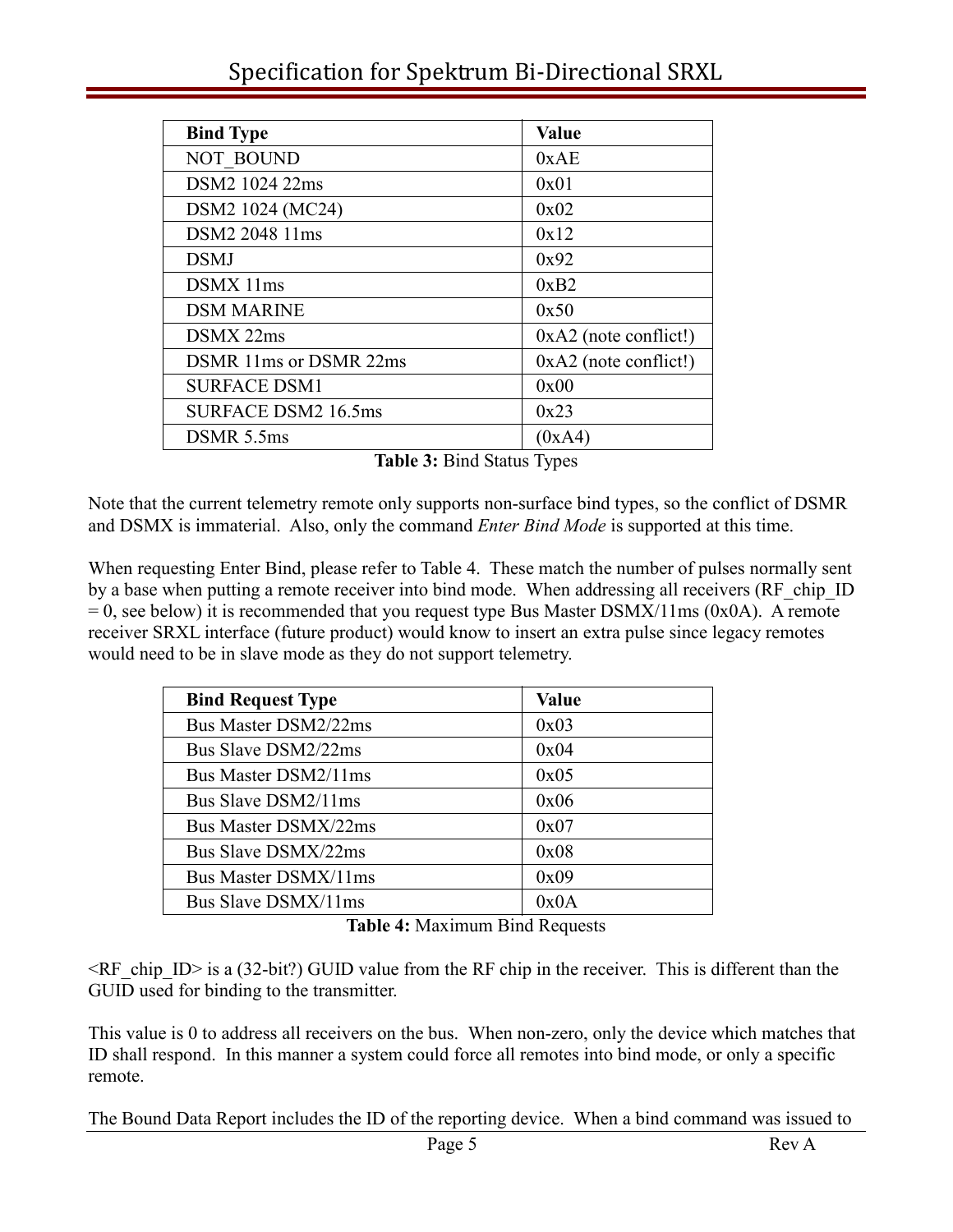address 0, only the bus master shall report the status. When a bind command was issued to a specific receiver, that receiver shall issue the Bound Data Report.